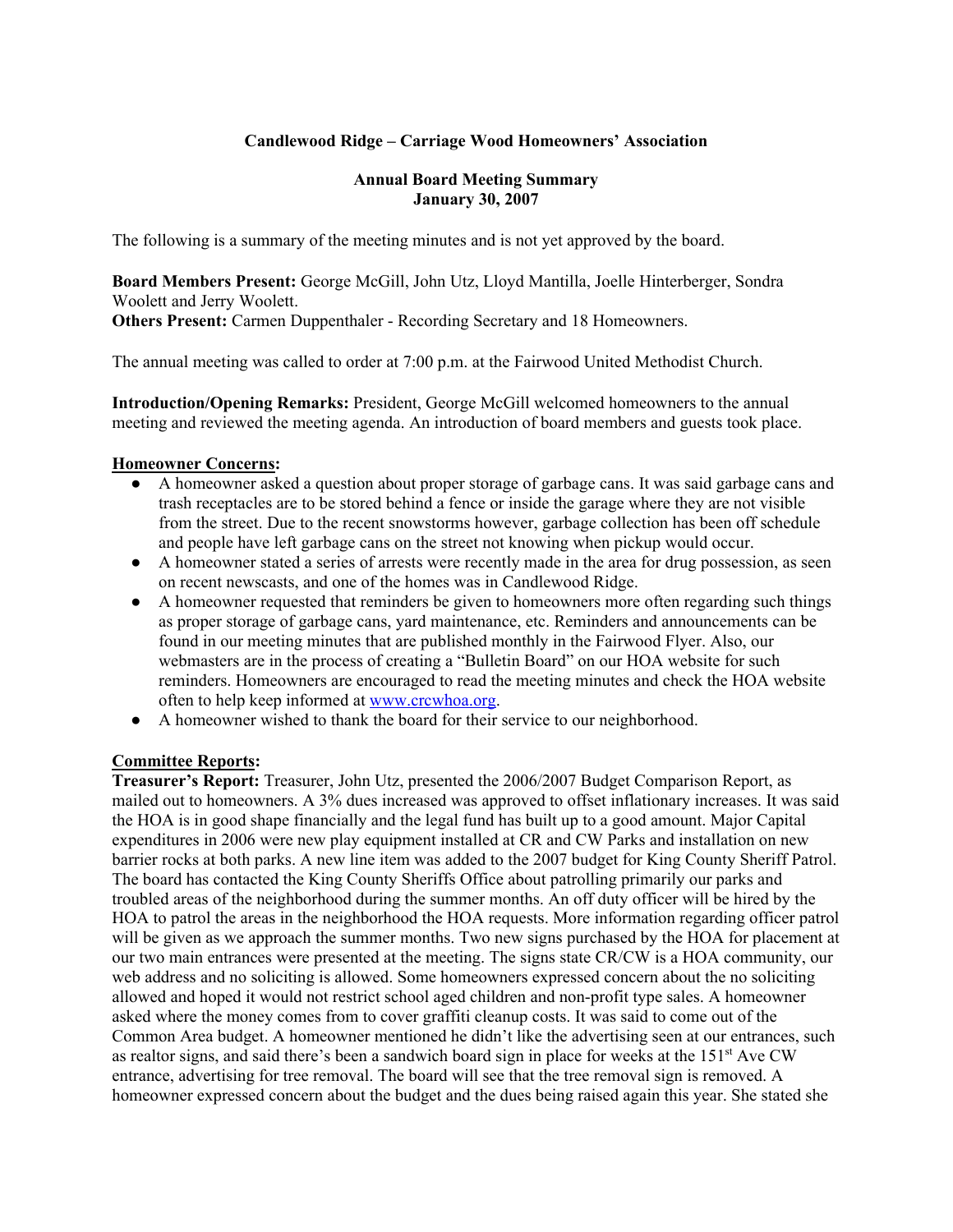was outraged at the high expenses on the budget report and due to being retired and on a fixed income, would have trouble paying her dues. A discussion followed.

Vote on 2007 Budget – A motion was made to waive the written voting requirements and to replace with an oral vote. The motion passed. To date 93 proxy votes have been received approving the 2007 budget. A motion was made to accept the 2007 budget as written and presented. It was seconded and passed by a vote of 115-3.

**Common Area Maintenance and Capital Improvements Report:** CAM Chairman, Jerry Woolett presented and discussed several reports, which included pictures illustrating each topic. The 2006 CAM activities included:

- Installations of new play equipment at Candlewood Ridge Park that included a Bay of Swings, Space Arch Climber and a Bench
- Installations of new play equipment at Carriage Wood Park that included a Bay of Swings, Eagles Perch Climber and Buck-a-Bout toy
- Added additional barrier rocks at south end of Candlewood Ridge Park
- Installed barrier rocks along sidewalk at Carriage Wood Park
- Cleaned up graffiti
- Repaired damaged entrance signs at the  $160<sup>th</sup>$  Ave. SE entrance of Carriage Wood
- Removed damaged picnic table and bench near old big toy site at Candlewood Ridge Park
- Contacted King County regarding the heavy damage from December windstorms to the retention pond fence in Carriage Wood
- Repaired three sections of Candlewood Ridge Park sidewalk along  $159<sup>th</sup>$  Ave SE

Future CAM tasks planned for 2007 are to add bark along common area borders, replace removed trees and repair grass in Carriage Wood Park.

The 2006 Capital Improvement activities included:

- Committee members meeting twice
- Topics of discussion at Subcommittee meetings:
	- Suggested future projects
	- Determine priorities and project layouts
- Potential Major Improvement Projects:
	- Complete replacement of asphalt path in CR Park
	- Add new benches and tables at parks
	- Repair/upgrade existing sprinkler systems

Planned 2007 Major Common Area Improvements:

- Expect budget of approximately \$55000
- Plan new Big Toy complex at south end of Candlewood Ridge Park on current grassy area
- Plan to add merry-go-round, bench and garbage cans to Carriage Wood Park
- Remove remainder of old big toy site in Candlewood Ridge Park and restore area

The status of the 5-year Capital Improvement Plan was presented and has now been completed. Additional volunteers are welcome to help with the Capital Improvements Subcommittee to help determine future improvements of our common areas. In 2007, installation of new big toy equipment is scheduled for CR Park. A diagram and map of the new complex were presented. A vote took place regarding the preference of installation of a Space Whirl (merry-go-round type toy with speed limiter) or Sky Runner (older children can hang and spin). The vote was fairly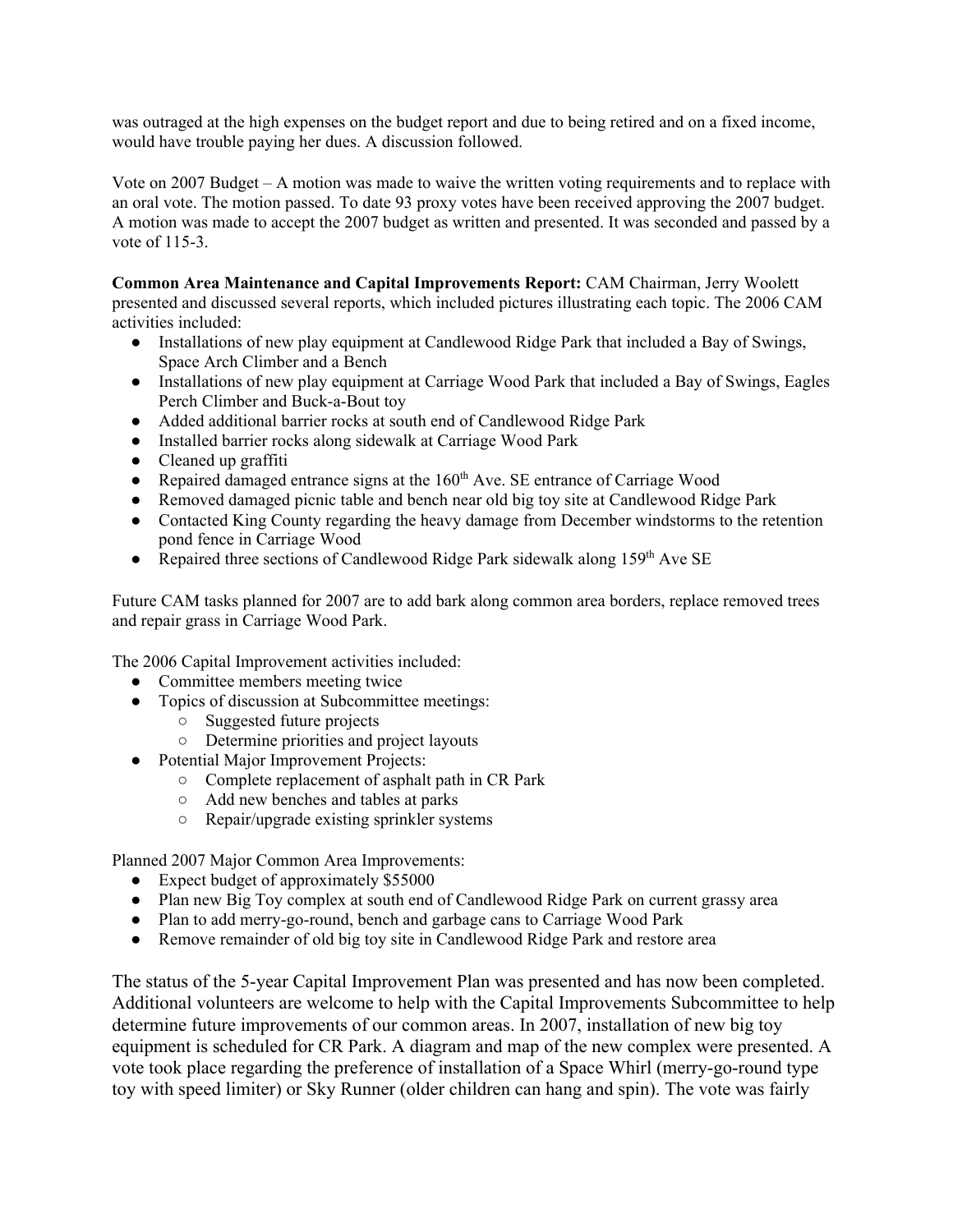equal for both toys. A homeowner expressed concern regarding HOA liability of the proposed new play equipment and stated he felt more equipment was not necessary. It was explained this new equipment was to replace the old big toy that was removed from the CR Park pipeline last year. The new location for the play equipment is on HOA property, rather then leased pipeline property from the City of Seattle, and the play equipment planned is designed for older children.

**Architectural Control Report:** ACC Chairperson Sondra Woolett, presented the 2006 ACC year-end report. A total of 145 applications were received and processed as follows: 1 Shed, 18 Fence, 44 Roof Replacement, 1 Mailbox Stand, 39 Exterior Paint, 11 Window Replacement, 4 Garage Doors, 19 Decks/Landscaping and 8 Miscellaneous.

It was said 22 projects were started in 2006 without an ACC request submitted or an approval given. 5 unapproved projects started using materials that could not be approved. Much of the work had to be redone causing extra time, money and stress. A nonrecurring fine of \$100 can be imposed for not submitting a request or receiving approval prior to commencing work. Additional recurring fines can be imposed for not replacing unapproved materials in a timely manner. The ACC recommends you contact them via email at architecture@crcwhoa.org phone at 425-227-4227 if no feedback is received within 15 days of submitting your request. A homeowner asked if the HOA has a paint pallet. The preferred colors for house paint are muted earth tones and homeowners must submit paint chips for committee review and approval prior to beginning projects.

#### **Complaint Compliance Report:**

Chairman, Lloyd Mantilla began by explaining the complaint process. When the HOA receives a complaint, the complaints committee will visually verify the complaint to be valid. If determined valid, a <sup>1st</sup> letter will go out to the offending homeowner stating what needs to be done. If the homeowner complies, the complaint will be closed. If no response is received within 30 days, a 2<sup>nd</sup> registered letter goes out to the offending homeowner. If no response is received within 60 days, a  $3<sup>rd</sup>$  and final registered letter is sent out warning of the potential fine that may occur if they do not follow the rules and regulations of the homeowners association. A letter is also mailed to the initiator of the complaint stating how the HOA is handling the complaint. The HOA will keep confidential, to the full extent of the law, all personal information that is submitted, including the complainant's name. The HOA rules and regulations, as well as complaint forms, can be found on our website at www.crcwhoa.org.

In 2006, a total of 90 complaints were received. Letters mailed to homeowners consisted of  $82 - 1$ <sup>st</sup> letters, 29 -  $2<sup>nd</sup>$  time registered letters and  $18 - 3<sup>rd</sup>$  and final registered letters. 4 resulted in homeowner fines and 75 complaints were closed.

A homeowner said a neighbor has parties on a regular basis that are noisy and go until very late at night. It was suggested they call 911 next time it happens and let the police handle the issue.

A homeowner asked if barking dogs was a valid complaint. The answer was yes. For the complete rules and regulations document entitled "Animals" visit our website at www.crcwhoa.org.

A homeowner asked how many vehicles were allowed parked in front of homes. It was said the limit is 4. The complete "Vehicles" rules and regulations can be found on our website. A discussion took place regarding broken down vehicles parked on neighborhood streets. Homeowners can call and report them to the King County Abandon Vehicle Hotline number at 206-205-0969. A reminder was also given to not park your vehicles on the sidewalk. You may call 911 and report vehicles that are parked on the sidewalk and the police will come out and issue a ticket.